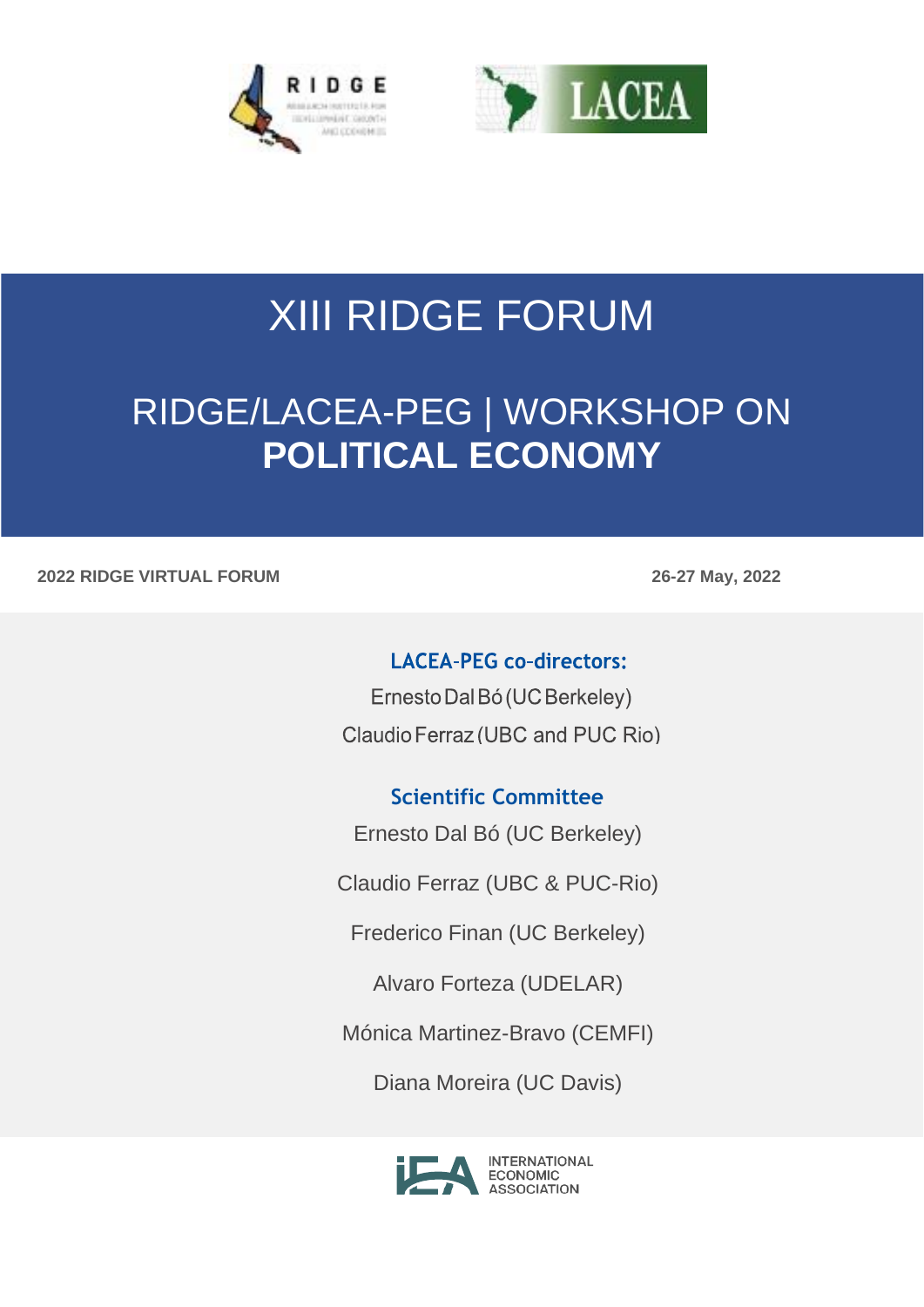The Research Institute for Development, Growth and Economics (RIDGE) and the LACEA Political Economy Group (PEG) are pleased to announce a call for papers for the RIDGE/LACEA-PEG Workshop on Political Economy to be held virtual on 26-27 May 2022.

#### **The deadline for submission is 31 March, 2022.**

The 2022 meeting will be virtual by Zoom and it is held within the framework of the 2022 RIDGE Forum along with the following workshops:

LACEA Inequality & Poverty, 16 May LACEA BRAIN, 17-18 May Public Economics, 19-20 May LACEA Labor, 23-24 May LACEA Impact Evaluation Network, 24-25 May LACEA-EHN Workshop on Historical Development, 25 May LACEA's Health Economics Network, 1-2 Jun WELAC (LACEA) Gender Inequality, 3 Jun

The Political Economy Group of LACEA has held annual meetings since 1998.

As in previous years, the 2022 meeting aims to promote the discussion around the connection between economics and politics that is relevant for Latin American and Caribbean economies. The focus of the meeting will be on the connection between economics and political institutions broadly understood, including legislatures, courts, executives, political parties, elections, weakly institutionalized environments, the institutions of federalism and the workings of the public service.

The accepted contributions are expected to be relevant for understanding the most challenging problems of Latin America and Caribbean countries. This allows for papers addressing issues in other regions when those issues are deemed relevant to the Latin American con- text. Studies of specific Latin American countries, as well as comparative institutional analyses are also welcome. Both theoretical and empirical contributions are welcome.

There will be a dedicated discussant for each paper, as well as open floor discussion.

The RIDGE Forums and LACEA networks aim to favor the spread of high quality